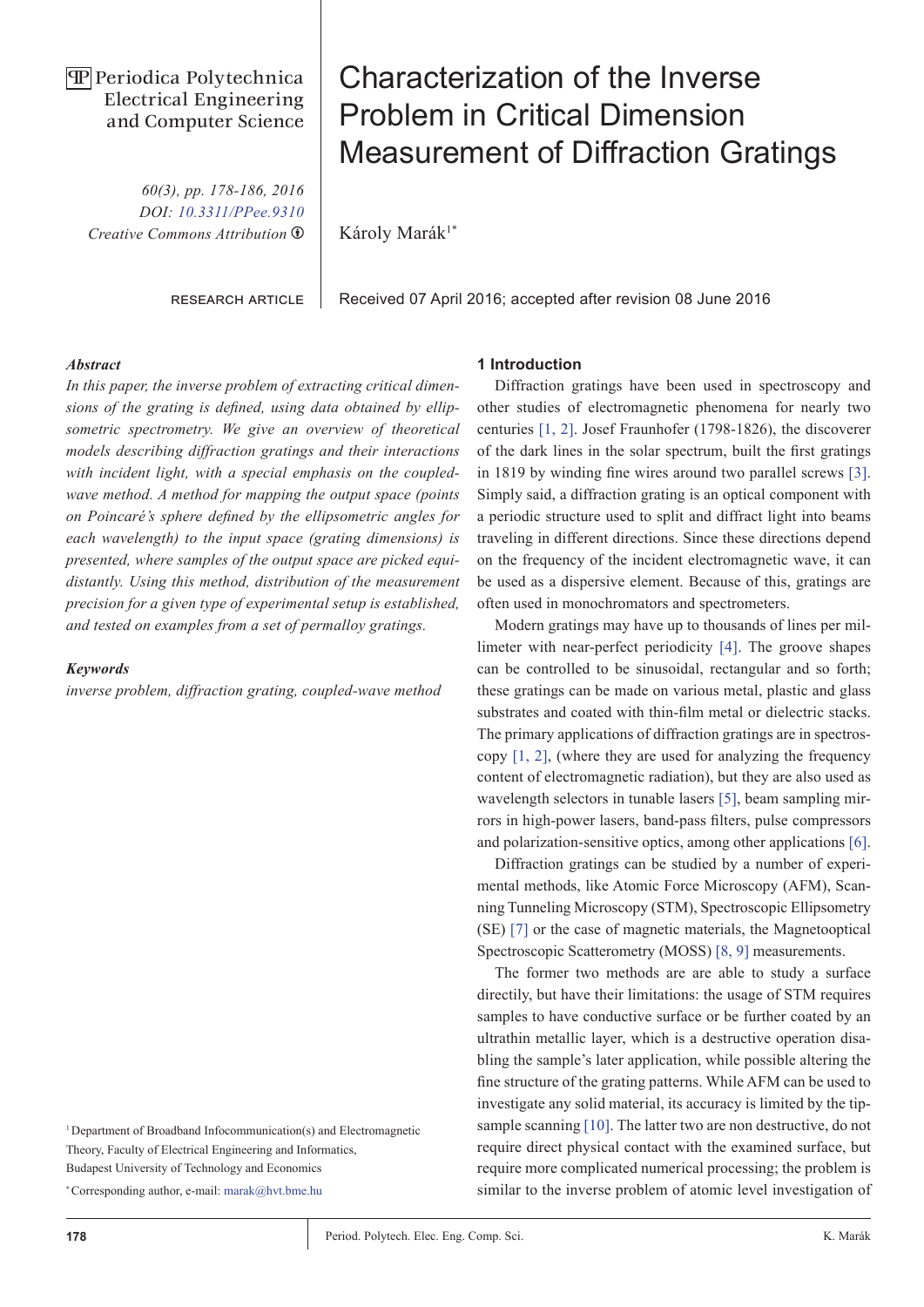<span id="page-1-0"></span>

**Fig. 1** The geometrical situation of the permalloy grating

solid surfaces and states. Therein, the goal of the investigation is also to get detailed information about the solid surface and state, but specifically at the atomic scale using for example ion scattering, X-ray scattering, low energy electron scattering or thermal energy atomic scattering [\[11\].](#page-8-10)

Only during the past four decades or so that a thorough understanding of diffraction gratings has been achieved through the consistent application of Maxwell's equations with the help of advanced analytical and numerical techniques [\[12\]](#page-8-11).

## **2 The inverse problem**

## **2.1 Definition of the inverse problem**

In general, when we have an operator *f* mapping one space  $(\mathbb{X})$  to another  $(\mathbb{Y})$ :

$$
f(\mathbf{x}) = \mathbf{y},\tag{1}
$$

we call the task of finding **x** for a given **y** an inverse problem:

$$
\mathbf{y} = \mathbf{y}_p, \mathbf{x} = ?.
$$
 (2)

The coupled wave method (see [Section 3.1\)](#page-2-0) is able to, for known grating parameters, characterize the reflected light (angle, intensity, polarization of the Fourier-modes). In this work, we use it to calculate the ellipsometric angles of the reflected light from material and geometrical parameters; this is our  $f$  forward operator. Specifically,  $\bf{x}$  is the input space consisting of critical dimensions of the grating and **y** is the output space consisting of the measured ellipsometric angles.

It seems plausible to use the formalism to calculate the grating's parameters from observing the reflected light using the aforementioned methods (MOSS, ES); in this case, the inverse problem has to be solved. This has been done for both material and geometric parameters [\[7,](#page-8-6) [13\]](#page-8-12).

When working with the inverse problem, we assume that the material parameters (they can be measured easily with a reference flat sample) and grating period ( $\Lambda = (\Lambda_{r}, \Lambda_{v}, \Lambda_{v})$ Λ*<sup>z</sup>* )) are known (since it is relatively easy to control during

manufacturing), and that the sum  $d_1 + d_2$  is fixed (see [Fig. 1](#page-1-0)) for details) [\[14\].](#page-8-13) This leaves  $d_1$  and  $b$  as independent input variables.

$$
\mathbf{x} = (d_1, b), \mathbf{y} = \begin{pmatrix} \Psi_1, & \dots, & \Psi_{n_{\lambda}} \\ \Delta_1, & \dots, & \Delta_{n_{\lambda}} \end{pmatrix},
$$
(3)

where  $n_{\lambda}$  is the number of wavelengths at which the experiment is performed, and  $\Psi_i$  and  $\Delta_i$  are the ellipsometric angles corresponding to the i-th wavelength examined.

The situation shows some similarities with the problem of Eddy Current Testing (ECT). In that nondestructive testing method (see, e.g., in [\[15\]\)](#page-8-14), the inner structure of conducting materials is examined by applying an incident time-varying magnetic field to generate eddy-currents within the specimen. The reaction field (due to the eddy-currents) is measured by a probe. The measured data are then used to reconstruct the conductivity distribution inside the specimen, which bears information on a possible structural degradation (crack, void, etc.). In our work, the method developed for ECT inverse problems in [\[16\]](#page-8-15) is used. This algorithm consists in the adaptive generation of a database of corresponding input parameter - output data pairs:

$$
\mathbb{D} = \{(\mathbf{x}_1, \mathbf{y}_1), \ldots, (\mathbf{x}_s, \mathbf{y}_s)\},\tag{4}
$$

with *s* being the total sample number and the pairs are related via the simulation *f*(∙) at hand, i.e.

$$
y_i = f(\mathbf{x}_i), \quad i = 1, 2, ..., s. \tag{5}
$$

This database  $\mathbb D$  is called optimal in the sense that the output samples **y***<sup>i</sup>* are uniformly spread out over the *output space*, i.e., over the domain spanned by all conceivable outputs of the simulation. This uniform output distribution is achieved by means of a sequential adaptive sampling that is not discussed herein. The distribution of the input samples corresponding to such uniform output distribution bears valuable information on the conditioning of the inverse problem, as pointed out in [\[16,](#page-8-15) [17\].](#page-8-16) A central contribution of the present paper is to apply this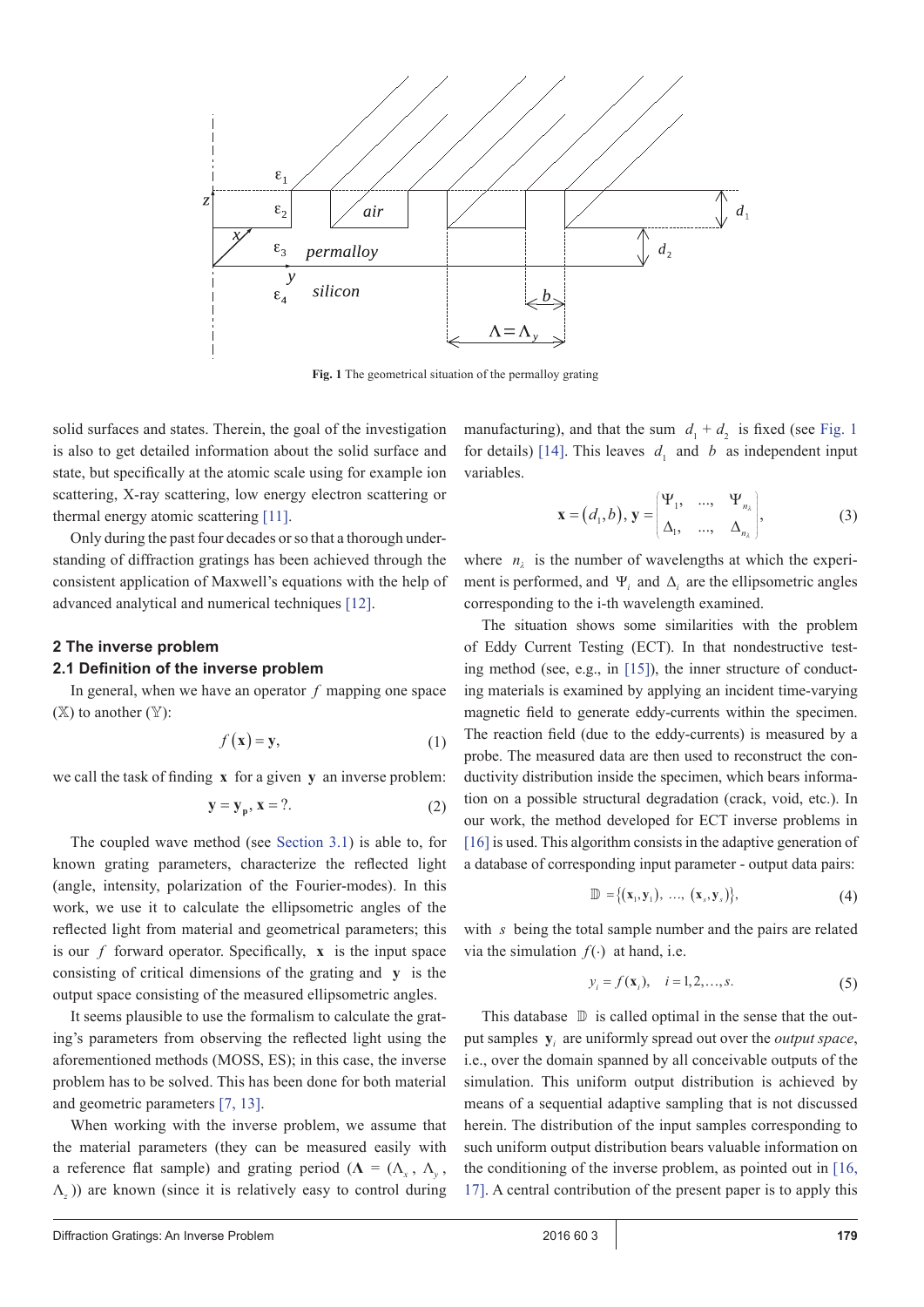adaptive sampling to diffraction gratings and to analyze the available information of the related inverse problem.

The error between a measurement and a calculated value can be characterized by angular distance between the measured and simulated points plotted on Poincaré's sphere [\[7\].](#page-8-6) This distance is specified by the azimuthal angle 2Ψ and the polar angle  $\Delta$ , i.e.,

$$
\cos \gamma = \mathbf{S}_{\text{exp}} \cdot \mathbf{S}_{\text{sim}}.\tag{6}
$$

<span id="page-2-1"></span>Here the experimental data is:

$$
\mathbf{S}_{\text{exp}} = \begin{bmatrix} \sin(2\Psi_{\text{exp}})\cos(\Delta_{\text{exp}}) \\ \sin(2\Psi_{\text{exp}})\sin(\Delta_{\text{exp}}) \\ \cos(2\Psi_{\text{exp}}) \end{bmatrix}, \tag{7}
$$

and the simulated data is:

$$
\mathbf{S}_{sim} = \begin{bmatrix} \sin(2\Psi_{sim})\cos(\Delta_{sim})\\ \sin(2\Psi_{sim})\sin(\Delta_{sim})\\ \cos(2\Psi_{sim}) \end{bmatrix} . \tag{8}
$$

Using synthetic data corrupted by a Gaussian noise (this is reasonable to assume, given that the measurement setup is a null-zone ellipsometer [\[14,](#page-8-13) [18\],](#page-8-17) which measures the angles themselves [\[19\]](#page-8-18)), fits were done for several virtual measurements. The aim was to generate output data with noise and try to find the original input by minimizing the sum of errors squared (so the Euclidean norm) over a certain number of measurements on different wavelengths, then to find the relationship between the error of the fit and the density of *states* on the output map.

$$
\mathbf{x}_{\text{fit}} = \arg\min_{\mathbf{x}} \|\gamma(\tilde{\mathbf{y}}, f(\mathbf{x}))\|^2, \tag{9}
$$

<span id="page-2-3"></span>here *γ* is a vector containing angles *γ* as defined by [Eq. \(6\),](#page-2-1) and *f* is the forward operator.

The optimization problem is solved by different numerical techniques: a simplex-method (implemented in the Matlab fmincon-routine, [\[20\]\)](#page-8-19) and a nearest neighbor interpolation over the optimal database are used, as detailed in the numerical examples in [Section 3.](#page-2-2)

## **2.2 Characterization of the conditioning of the inverse problem**

Inverse problems can often be ill-posed or ill-conditioned. The latter results in difficulties when solving the optimization problem defined in [Eq. \(9\)](#page-2-3). In this section, we introduce a certain measure of the ill-conditioning of the inverse problem, namely, the misfit of the found and "true" solution.

One can calculate the deviation between the input data and the results of the fit:

$$
\left[d_{1,fit}, b_{fit}\right] - \left[d_1, b\right] = \left[\delta_{d_1}, \delta_b\right].\tag{10}
$$

It can be expected that the accuracy of the fitting is better in places where the density of states is larger, and conversely, in places of smaller density, the accuracy is worse. This is proven to be true in later parts of this work.

## <span id="page-2-2"></span>**3 Grating theories**

To be able to work on the inverse problem, an adequate method is required to arrive to the forward function *f*. There are several theoretical approaches dealing with the EM theory of gratings. The simplest theory of gratings treats them as corrugated structures that modulate the amplitude and/or phase of the incident beam. The modulated reflected (or transmitted) wavefront is then decomposed into its Fourier spectrum to yield the various diffracted orders.

From a mathematical point of view, Maxwell's equations can be expressed as partial differential equations. In the grating case, they have constant coefficients - they can be solved by integrating numerically in two dimensions. Because of numerical instabilities, this method only works for shallow gratings [\[21\].](#page-8-20)

The integral method is based on the idea that the solution of electromagnetic scattering problems can be found by simple integration, provided that the field and its normal derivative on the surface of the scattering object (and at infinity) are known.

Finite element schemes can also be used. The advantage of them is the availability in commercial software, however, the computational cost involved is usually high.

Modal methods, like the one we're describing in this work, work for lamellar profiles. They are based on the decomposition of EM field in a combination of modes, which are some base vectors chosen according to the situation.

For more details about the methods used to describe diffraction gratings, see [\[21\].](#page-8-20)

# <span id="page-2-0"></span>**3.1 The coupled-wave method for a grating with a single anisotropic inhomogeneous region between two isotropic homogeneous regions**

The analytical formalism of Rokushima and Yamakita treating the Fraunhofer diffraction in planar multilayer periodic structures is a powerful method of describing diffraction gratings [\[22\]](#page-8-21). Using parameters of the grating (material parameters, geometry) and assuming that the characteristics of the incident light are known, we are able to calculate the intensity, polarization, angles of the refracted and transmitted light in specific diffraction orders. To characterize the grating's geometry, we use that the permittivity tensor inside the grating is periodic (an illustration of the geometric situation can be seen in [Fig. 2\)](#page-0-0):

$$
\vec{\varepsilon}(\mathbf{r}) = \begin{pmatrix} \varepsilon_{xx}(\mathbf{r}) & \varepsilon_{xy}(\mathbf{r}) & \varepsilon_{xz}(\mathbf{r}) \\ \varepsilon_{yx}(\mathbf{r}) & \varepsilon_{yy}(\mathbf{r}) & \varepsilon_{yz}(\mathbf{r}) \\ \varepsilon_{zx}(\mathbf{r}) & \varepsilon_{zy}(\mathbf{r}) & \varepsilon_{zz}(\mathbf{r}) \end{pmatrix},
$$
(11)

while also assuming that the the permeability of the grating is equal to that of vacuum.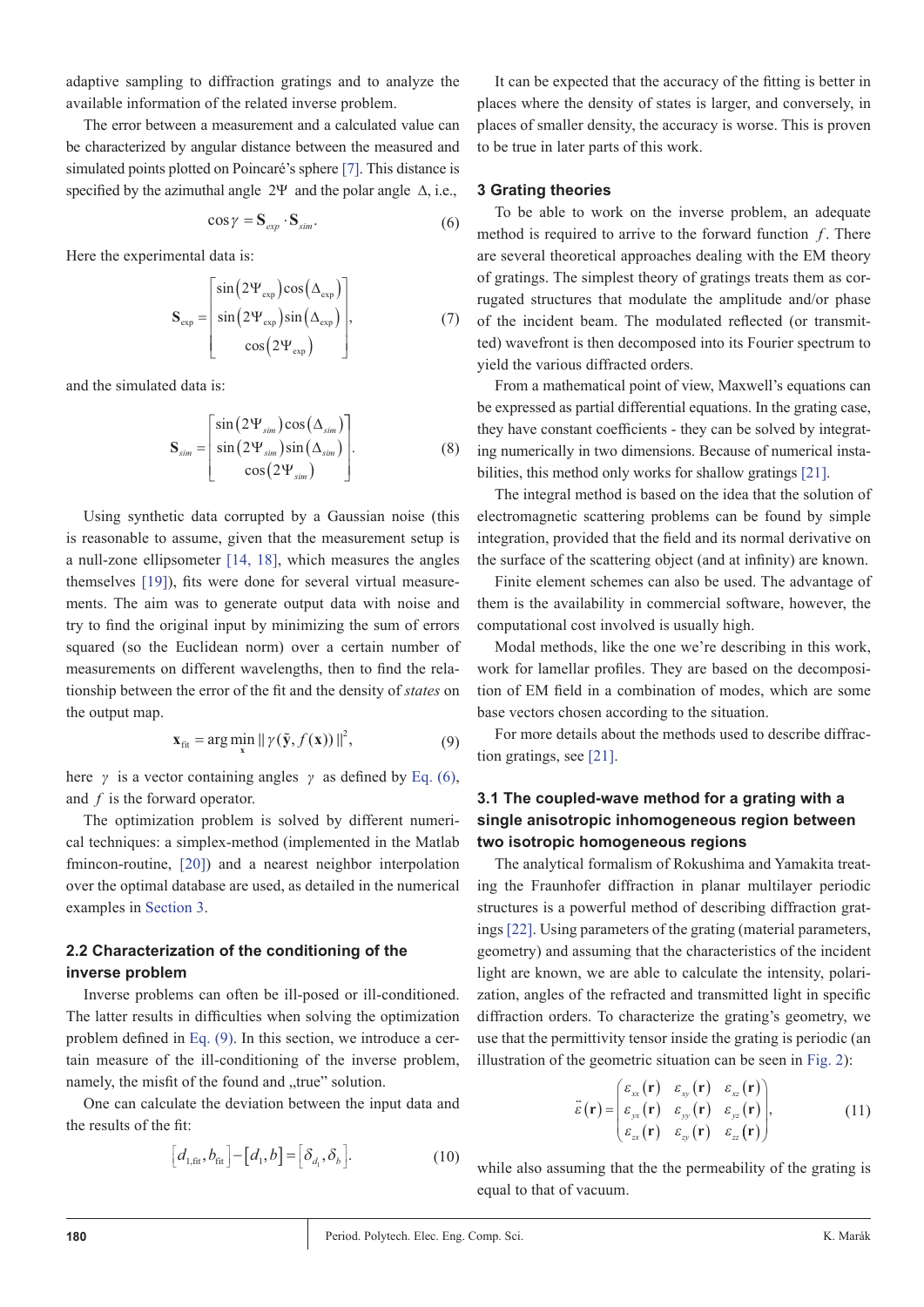

**Fig. 2** Geometry and definitions shown on a general diffraction grating. Regions (1) and (3) are homogeneous and isotropic, while (2) can be inhomogeneous anisotropic with a periodic tensor of permittivity.

In the general case, we can characterize the periodicity of the grating region with the so-called grating vector **Γ**, which can be understood as a reciprocal lattice to the lattice defined by vector **Λ**.

$$
\Gamma = \hat{\mathbf{x}} \Gamma_x + \hat{\mathbf{y}} \Gamma_y + \hat{\mathbf{z}} \Gamma_z, \tag{12}
$$

where

$$
\Gamma_i = \frac{2\pi}{\Lambda_i}, \ i = x, y, z. \tag{13}
$$

Since  $\vec{\varepsilon}(\mathbf{r})$  is periodic, it is possible to expand it into a Fourier series:

$$
\varepsilon_{kl}(\mathbf{r}) = \sum_{m} \exp\left(\jmath l \mathbf{\Gamma} \cdot \mathbf{r}\right) \varepsilon_{kl,m},\tag{14}
$$

or rewriting it with normalized components.

According to the Floquet theorem, the electric and magnetic fields of electromagnetic waves can be expressed as a Fourier series:

$$
\sqrt{\frac{\mu_{vac}}{\varepsilon_{vac}}}\mathbf{E}(\overline{z}) = \sum_{m} \mathbf{e}_{m}(\overline{z}) \exp(-\jmath \mathbf{n}_{m} \cdot \overline{\mathbf{r}}), \qquad (15)
$$

$$
\sqrt{\frac{\mu_{\text{vac}}}{\varepsilon_{\text{vac}}}} \mathbf{H}\left(\overline{z}\right) = \sum_{m} \mathbf{h}_{m}\left(\overline{z}\right) \exp\left(-j\mathbf{n}_{m} \cdot \overline{\mathbf{r}}\right),\tag{16}
$$

where

$$
\mathbf{e}_m(\overline{z}) = \hat{\mathbf{x}} e_{xm}(\overline{z}) + \hat{\mathbf{y}} e_{ym}(\overline{z}) + \hat{\mathbf{z}} e_{zm}(\overline{z}), \qquad (17)
$$

$$
\mathbf{h}_{m}(\overline{z}) = \hat{\mathbf{x}}h_{xm}(\overline{z}) + \hat{\mathbf{y}}h_{ym}(\overline{z}) + \hat{\mathbf{z}}h_{zm}(\overline{z}), \qquad (18)
$$

$$
\overline{\mathbf{r}} = \frac{\omega}{c} \mathbf{r}, \quad \overline{z} = \frac{\omega}{c} z,
$$
 (19)

and  $\mathbf{n}_m$  is a vector dependent on the angle of incidence in addition to the aforementioned grating parameters.

<span id="page-3-0"></span>After some mathematical operations and physical considerations detailed in [\[23\]](#page-8-22), we get the following equations:

$$
\frac{d}{d\overline{z}}\mathbf{f}_{i} = \jmath\mathbf{C}\mathbf{f}_{i},\tag{20}
$$

$$
\mathbf{f}_{\hat{n}} = \mathbf{C} \mathbf{f}_{\hat{r}}.\tag{21}
$$

<span id="page-3-1"></span>Here,

$$
\mathbf{f}_{t} = \begin{bmatrix} e_{x} \\ h_{y} \\ e_{y} \\ h_{x} \end{bmatrix}, \tag{22}
$$

$$
\mathbf{f}_n = \begin{pmatrix} e_z \\ h_z \end{pmatrix},\tag{23}
$$

and **C** is a square matrix with a size of 4Mx4M (where M is the order of the Fourier series) dependent on the angle of incidence, material and geometric parameters. The solution to Eqs. [\(20\)](#page-3-0), [\(21\)](#page-3-1) reduces to a problem of finding the eigensystem of matrix **C**.

Ultimately, all the information about the grating can be expressed using the transfer matrix (superscripts indicate the region or boundary which the matrices characterize):

$$
\mathbf{W} = \mathbf{B}^{(12)} \mathbf{U}^{(2)} (\bar{d}_2) \mathbf{B}^{(23)}.
$$
 (24)

Where  $\mathbf{B}^{(12)}$  and  $\mathbf{B}^{(23)}$  characterize effects on the respective layers' boundaries, while  $U^{(2)}$  characterizes propagation inside region (2).

# **3.2 Rectangular permalloy grating on a semi-infinite layer of silicon**

A certain diffraction grating has been studied extensively using SE and MOSS at the Division of Magnetooptics, Charles University in Prague [\[14,](#page-8-13) [18\].](#page-8-17) The geometrical situation can be seen in [Fig. 1,](#page-1-0) while the results of the conducted AFM measurement in [Fig. 3.](#page-3-2)

<span id="page-3-2"></span>

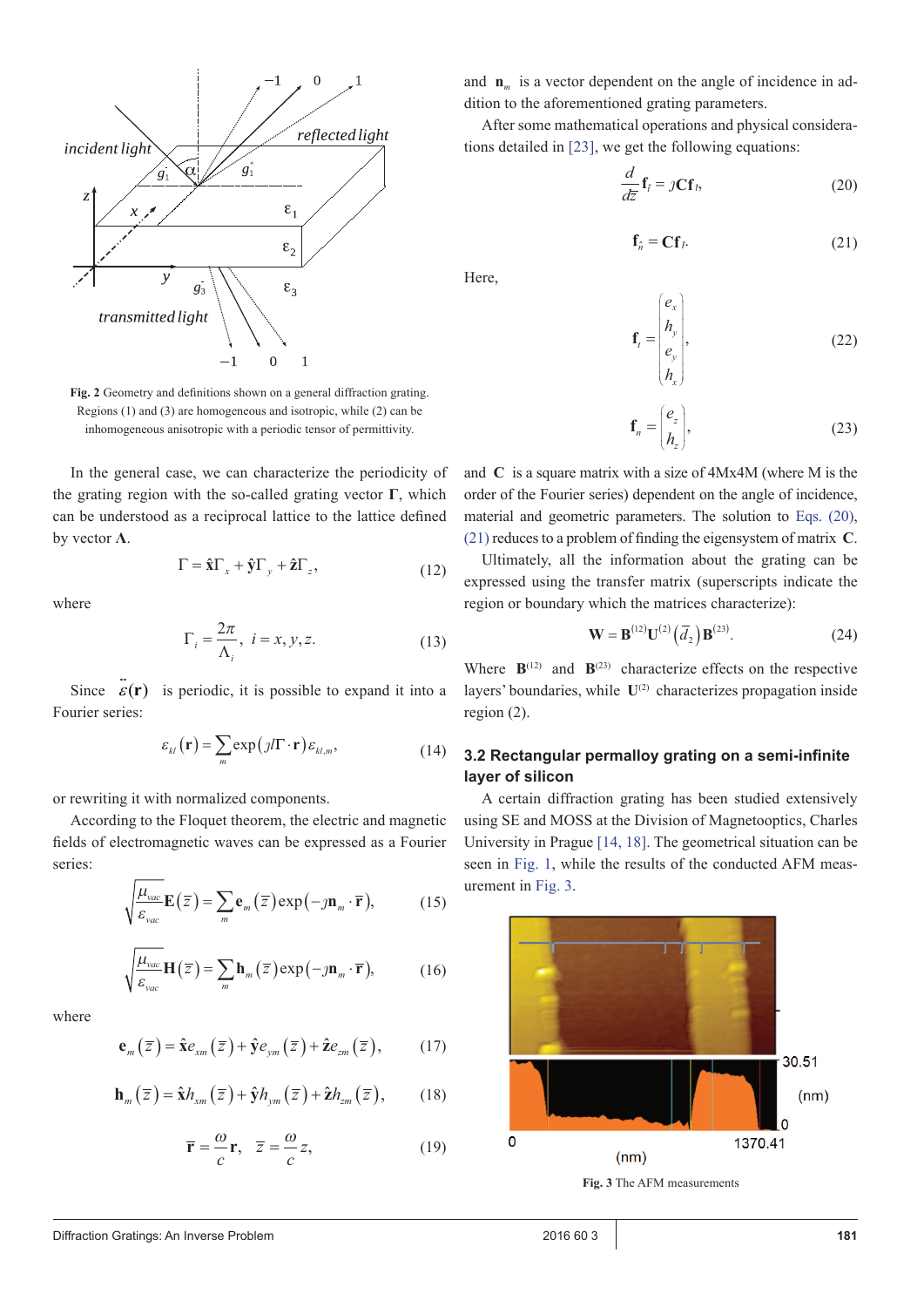<span id="page-4-0"></span>

**Fig. 4** Mapping for  $b = 330$  nm,  $d_1 = 22$  nm,  $\alpha = 60$ , for a different number of Fourier coefficients.

In contrast to a three-region model detailed in [Subsec](#page-2-0)[tion](#page-2-0) 3.1, we have four regions where two of them are of finite thickness in between semi-infinite regions of air (1) and silicon (4). Using the fact that there is no periodicity in the z direction, we get matrix W in the following form:

$$
\mathbf{W} = \mathbf{B}^{(12)} \mathbf{U}^{(2)} (\bar{d}_2) \mathbf{B}^{(23)} \mathbf{U}^{(3)} (\bar{d}_3) \mathbf{B}^{(34)}.
$$
 (25)

Here we can see, that of the two finite thickness layers, the first (2) requires the permittivity tensor (basically a Heaviside Π function) to be expanded into a Fourier series - this can easily be done analytically. The second (3) layer is homogeneous, and in the case of a scalar permittivity, also isotropic. In this case no Fourier expansion has to be done, or, equivalently, we calculate the Fourier series of a constant function  $\vec{\varepsilon}_3(\mathbf{r}) = \varepsilon_3$ .

A standard null-zone ellipsometer measures two angles, Ψ and  $\Delta$ . They can be connected to our model as follows:

$$
\rho = \frac{r_{pp}}{r_{ss}} = \tan(\Psi) \exp(\jmath \Delta), \qquad (26)
$$

where  $r_{ss}$  is the amplitude reflection coefficient connecting the incident *TE* and reflected *TE* waves, and  $r_{np}$  is amplitude reflection coefficient connecting the incident *TM* and reflected *TM* waves [\[22\]](#page-8-21).

We can find  $\rho$  for each Fourier-mode of the reflected light:

$$
\rho_i = \frac{r_{pp,i}}{r_{ss,i}}\tag{27}
$$

Where  $i = -M, ..., M$  is the inspected Fourier-mode and *M* is the order of the Fourier expansion.

#### **4 Numerical examples**

To illustrate the results of the theory outlined herein, a couple of numerical studies are presented in this section.

First, the convergence of the simulation with respect to the degree of the Fourier expansion is qualitatively studied in [Fig.](#page-4-0) 4. We can see that the number of Fourier coefficients considered does not significantly alter the distribution of values in the input space  $(d_1, b)$ ; the simulator converges with increasing *M*. Further calculations are performed by setting order as *M* = 25.

Second, the sample pattern of some optimal databases  $\mathbb D$  are presented for different configurations in [Fig. 5.](#page-5-0) Since the databases are equidistant in the output space, the larger the density of points in a region of the input space, the larger the precision of the inversion. This can be understood the following way: if we consider two neighboring points barely distinguishable during a measurement in the output space, then the same can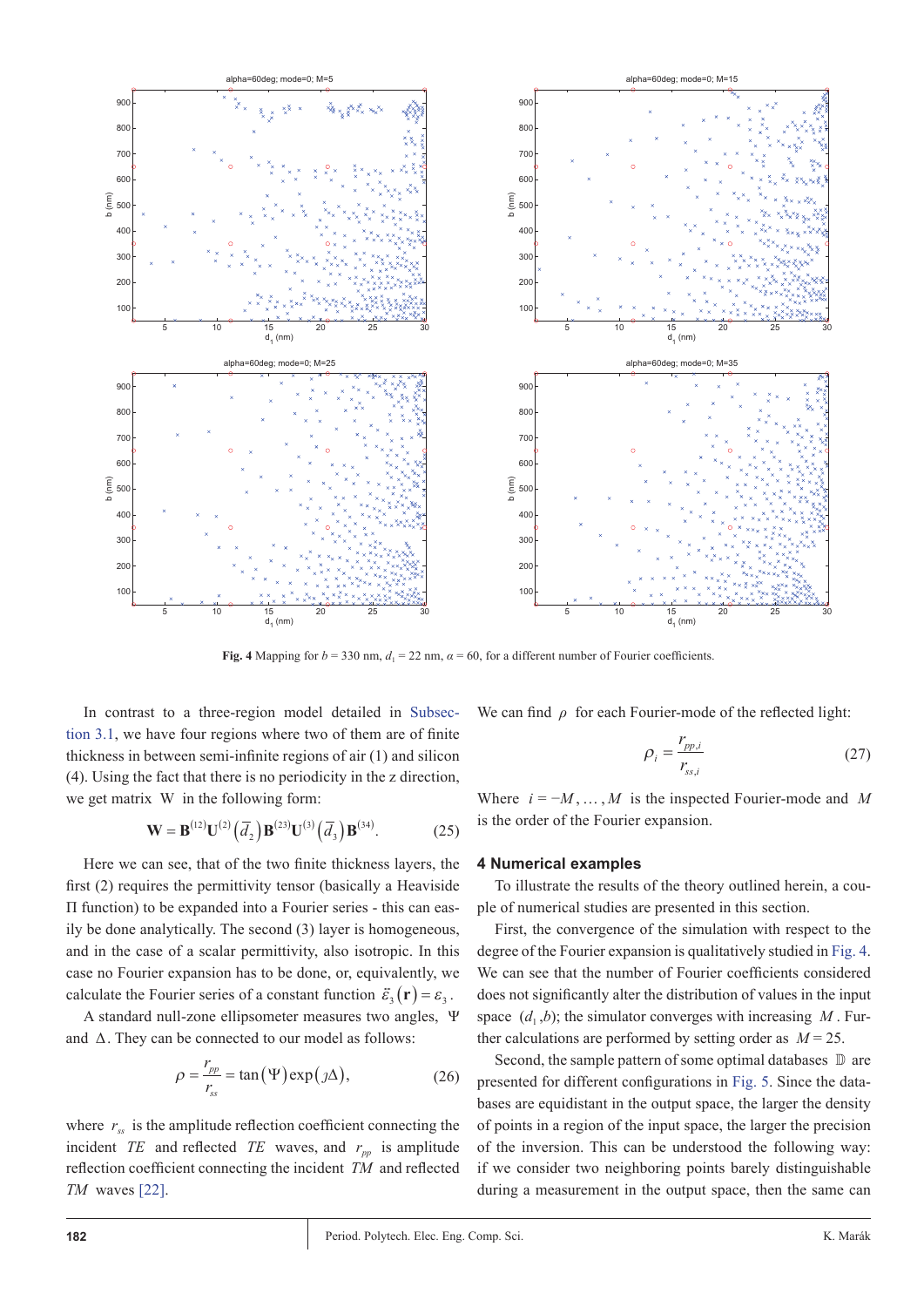<span id="page-5-0"></span>

**Fig. 5** Distribution of states for the first, zeroth and minus first diffraction orders, at  $\alpha = 70^\circ$ , and  $\alpha = 80^\circ$ , degrees of incidence.

be said after inversion about the corresponding points in the input space. For a region  $\mathbf{R}_1$  with a small density of states, two neighbors are far apart, and the expected accuracy of the solution to the inverse problem is smaller. On the other hand, in a region **R**<sub>2</sub> with a larger density of states, the distance between neighbors in the input space is smaller, so we can solve the inverse problem with a larger accuracy. It is said that the problem is well conditioned in  $\mathbf{R}_2$  and ill conditioned in  $\mathbf{R}_1$ .

One could try to explain the zeroth order distributions as follows. Let us consider a grating with  $d_1 = 0$ . Since the periodicity of such a grating can be considered infinite, only the zeroth diffraction order can be observed. Let us assume that  $d_2$  is sufficiently large so that all incident light is absorbed before reaching the boundary of the silicon and permalloy regions. In this case, a small change in  $d_2$  will not result in any change of the reflected light. On the contrary, if  $d_2$  is sufficiently small, even a small change in it will have an effect on the reflected light due to secondary reflection from the permalloy-silicon boundary (see [Fig.](#page-6-0) 6).

In our case, where  $d_1 \neq 0$ , there are obviously other effects at play, but the general character of the distribution is not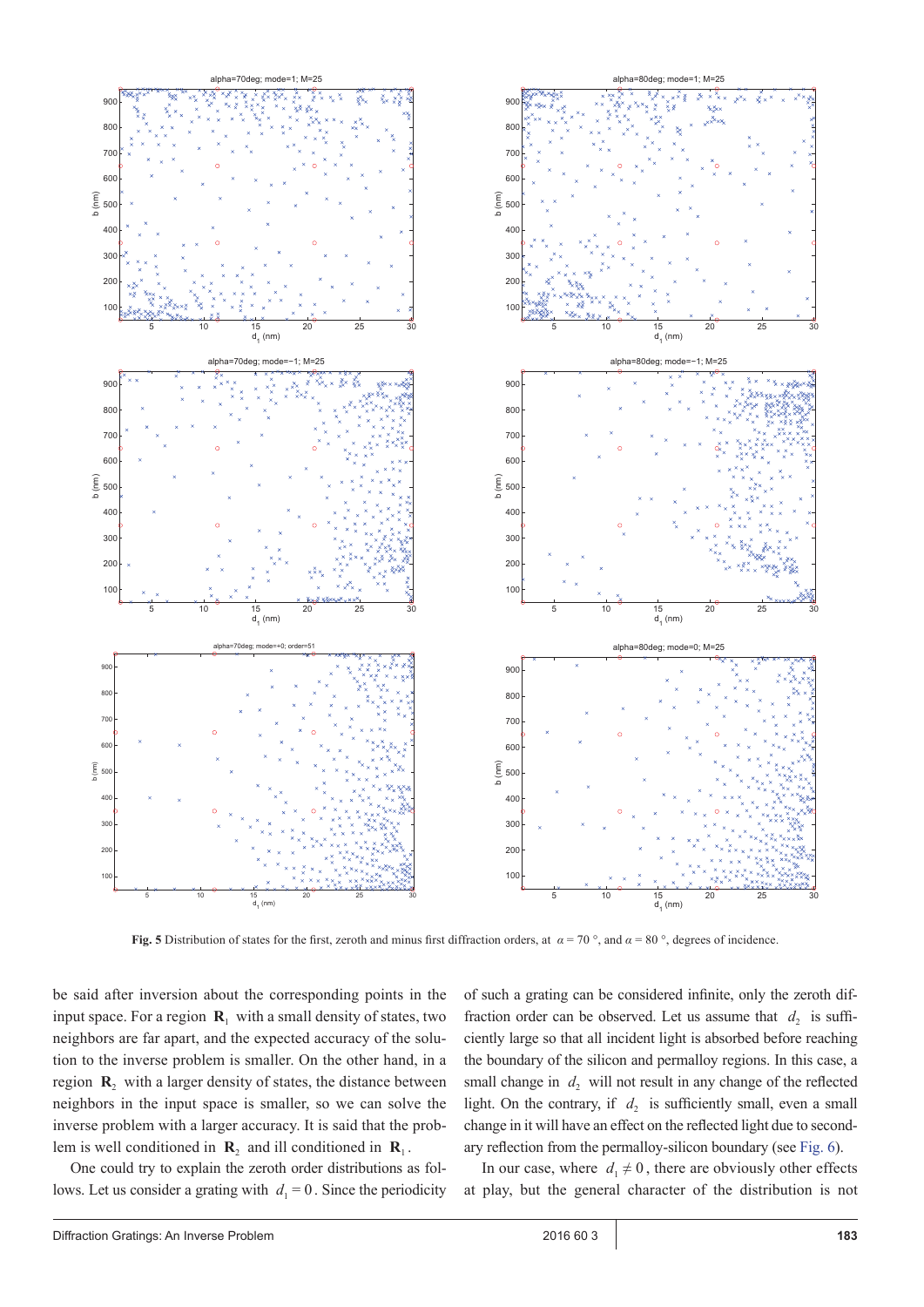inconsistent with the explanation presented above – where thickness of the surface layer increases, the density of states in the zeroth diffraction order decreases.

<span id="page-6-0"></span>

**Fig. 6** Explaining the zeroth order distributions.

Thirdly, some quantitative analysis is presented in [Table](#page-6-1) 1. The true (to be found) input parameters are chosen such that they represent locations in the input space with high and low sample density, i.e., well-conditioned and ill-conditioned regions in the sense of the inverse problem, while the first one is chosen to model the geometry described in [\[18\]](#page-8-17). In this comparison, the simplex method is used to solve the optimization problem (1). The noise function has a parameter of 2.0 degrees, the fit was performed for 20 virtual experiments in all cases.

Points (5 nm, 200 nm) and (27 nm, 250 nm) for  $\alpha = 70$  ° demonstrate this quite well. While the first diffraction order is better conditioned for the former and a worse for the latter, in the case of the minus first order the opposite is true. A similar comparison can be seen in the case of zeroth order (26 nm, 100 nm) and (5 nm, 200 nm) at 60 degrees of incidence. Fits were performed for the dimensions of the grating studied in [\[14,](#page-8-13) [18\]](#page-8-17) as well.

Finally, some results of inversion by means of nearest neighbor interpolation are shown in [Fig. 7](#page-7-0). Herein a fine grid defines a database and repeated simulations are done, each using noisecorrupted data of a given probability distribution. Let us note that the *same* noise level causes significantly different uncertainty of the solution for different gratings. This is consistent with the conclusion drawn from the sample density of optimal databases.

### **5 Conclusion**

<span id="page-6-1"></span>In this work, it was proven that the method used in Eddy-Current nondestructive Testing can also successfully characterize the inverse problem in diffraction gratings' critical dimension measurement, thus give an insight to the precision of the measurements depending on the grating parameters' location in the input field of grating dimensions. This is numerically demonstrated in [Table 1](#page-6-1) and graphically in [Fig. 7.](#page-7-0)

| $b = 330$ nm, $d_1 = 22$ nm, $\alpha = 60$ ° | 0th o.o.d                   | $-1st$ o.o.d. | 1st o.o.d.                  |
|----------------------------------------------|-----------------------------|---------------|-----------------------------|
| $b$ [nm]                                     | 337.93                      | 330.15        | 329.35                      |
| $\delta_b$ [nm]                              | 16.19                       | 0.92          | 1.93                        |
| $d_1$ [nm]                                   | 22.13                       | 22.01         | 21.94                       |
| $\delta_{d_1}$ [nm]                          | 0.27                        | 0.07          | 0.18                        |
| $\alpha$ = 60 $^{\circ}$ , 0th o.o.d.        | $b = 100$ nm, $d_1 = 26$ nm |               | $b = 250$ nm, $d_1 = 5$ nm  |
| $b$ [nm]                                     | 103.91                      |               | 229.15                      |
| $\delta_b$ [nm]                              | 6.52                        |               | 53.83                       |
| $d_1$ [nm]                                   | 26.05                       |               | 5.43                        |
| $\delta_{d_1}$ [nm]                          | 0.14                        |               | 0.75                        |
| $\alpha$ = 70 $^{\circ}$ , 1th o.o.d.        | $b = 200$ nm, $d_1 = 5$ nm  |               | $b = 250$ nm, $d_1 = 27$ nm |
| $b$ [nm]                                     | 199.77                      |               | 250.16                      |
| $\delta_b$ [nm]                              | 0.51                        |               | 3.30                        |
| $d_1$ [nm]                                   | 4.99                        |               | 27.01                       |
| $\delta_{d_1}$ [nm]                          | 0.04                        |               | 0.15                        |
| $\alpha$ = 70 $^{\circ}$ , -1st o.o.d.       | $b = 200$ nm, $d_1 = 5$ nm  |               | $b = 250$ nm, $d_1 = 27$ nm |
| $b$ [nm]                                     | 199.91                      |               | 250.26                      |
| $\delta_b$ [nm]                              | 6.42                        |               | 0.52                        |
| $d_1$ [nm]                                   | 5.11                        |               | 26.99                       |
| $\delta_{d_1}$ [nm]                          | 0.39                        |               | 0.03                        |
| $b = 330$ nm, $d_1 = 22$ nm, 0th o.o.d.      | $\alpha$ = 70 $^{\circ}$    |               | $\alpha$ = 80 $\degree$     |
| $b$ [nm]                                     | 330.70                      |               | 328.98                      |
| $\delta_h$ [nm]                              | 7.53                        |               | 6.34                        |
| $d_1$ [nm]                                   | 22.06                       |               | 22.03                       |
| $\delta_{d_1}$ [nm]                          | 0.18                        |               | 0.17                        |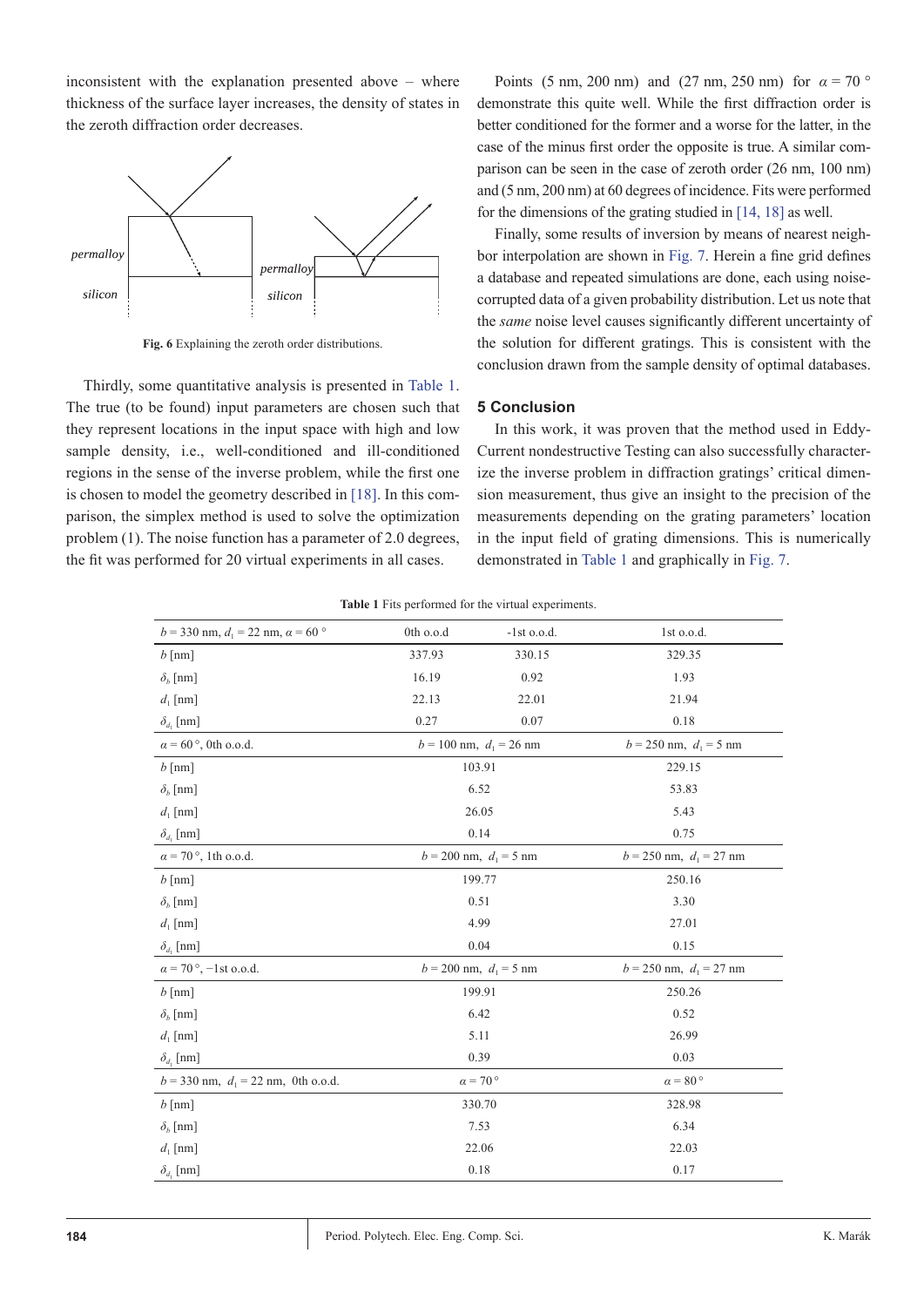<span id="page-7-0"></span>

**Fig.** 7 Results of Nearest Neighbor interpolation on a regular grid at different levels of measuerement noise  $(\sigma_n^{\mu}:$  standard deviation of Gaussian white noise). ●: true parameter, ▲: reconstructed parameter using the noise-corrupted data (test of 500 runs).